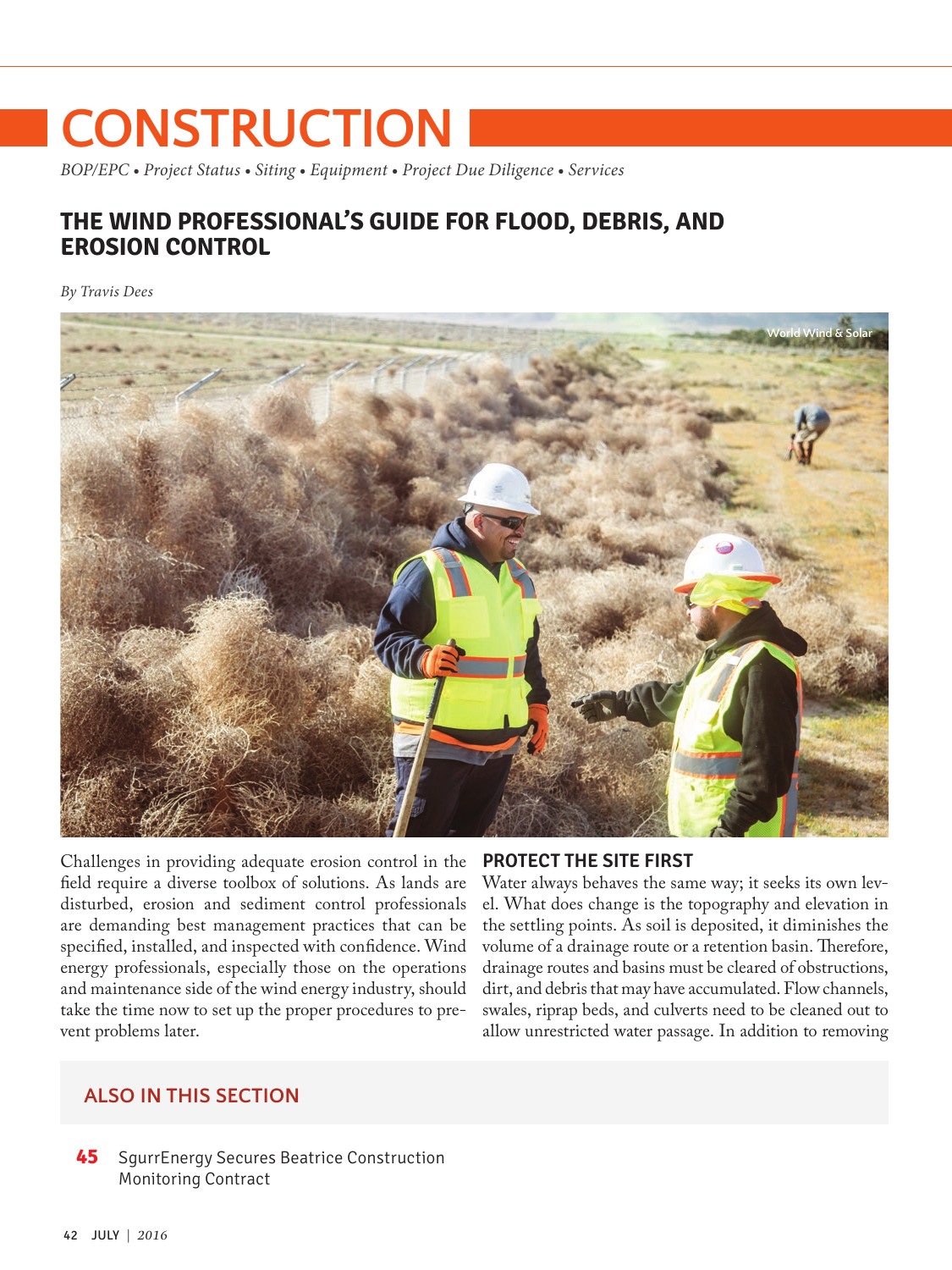debris, trash, and silt build-up, contractors in operations and maintenance should make any repairs necessary to drain grates, catch basins, inlets, channels, and roadways to ensure that storm water flows freely. Pay close attention to culverts under roadways using adequate lighting to inspect and ensure unobstructed water passage can occur. Maintain a channel cleaning and maintenance program that addresses vegetation trimming, debris, sediment, and trash in those flood channels.

On a smaller scale, blockage in culverts can lead to similar damage, causing water to flow over roadways and erode or destroy site access infrastructure. To help prevent this, swales or drainages leading into basins must be intact and capable of carrying storm water at a controlled rate. A breach in a drainage route or flow path negates the design capabilities to move water across the property or into an appropriate catch basin. A good rule of thumb is to inspect what you expect by looking at the "story marks" on the property from the last wet weather event.

#### **HYDROSEEDING**

Effective erosion control measures will go a long way when it comes to preventing or controlling erosion on wind energy projects. Hydroseeding is a quick, cost-efficient way to apply seeds, mulch, and fertilizer to recently disturbed soils found on any construction project. The value of hydroseed can be seen in both erosion control and dust mitigation. It's also an effective revegetation strategy. Selecting the right contractor is always important, as is ensuring they have trained applicators who have sprayed on wind energy projects. Seed mix, mulch rate, fertilizer, application uniformity, overspray mitigation, and other factors need to be well-thought-out. Selecting the right seed mix for your projects' climate and soil content and working with an unbiased consultant to help determine the appropriate seed is also important. The seed mix can change your price per acre by hundreds of dollars. With projects ranging from 20 acres to 2,000 acres, this can result in significant savings.

Here are a few more key points to consider when using hydroseeding:

- It's a great option for disturbed soil.
- Hydroseeding is normally done after a project is built in accordance with a revegetation plan.
- Selecting a vendor with experience spraying in the wind energy array is critical. This is certainly an instance where choosing the best quality is more important than price alone.
- Selecting the right seed mix is also critical. It will impact the overall cost and success.
- You will need unbiased insight into the right seed. Some seed suppliers will recommend a seed that only

they carry, which may or may not be the best value or most effective option.

• Hydroseeding should be applied prior to the expected rainfall. Generally, this is from October through March.

Weed control is a big land management issue, especially after El Niño drenched most of the nation this year. Weeds are expected to be at an all-time high as fire season kicks in. It would be a good idea to budget your wind site more than usual for this year's operations and maintenance needs. When it comes to mowing, we recommend a minimum of two times for most sites starting around May and going through October. World Wind & Solar provides services for a variety of wind projects that range from 200 to 3,000 acres, and the company utilizes a variety of custom-made equipment and chemical strategies in order to combat weeds.

One of the biggest weed challenges that wind industry members face is contending with tumbleweeds, also known as thistle. In the Antelope Valley alone last year, World Wind & Solar removed more than 2,000 tons of tumbleweeds, mostly from both solar and wind projects. Tumbleweeds can cause serious problems when they get caught up in racking systems, cable trays, pylons, and inverters. In order to prevent these problems, it's better to be proactive than reactive. Each weed can produce up to 200,000 seeds if not removed from the site, and weeds contain oils that can be extremely flammable. They should be mowed while they're still green and physically removed from the site. A chemical weed abatement program that requires careful planning and permitting can also be used.

#### **NOW IS THE TIME FOR FIRE PREVENTION**

Wind owners and operators may expect more visits from the fire departments this year due to El Niño, so make sure you're in compliance.

Most fire requirements demand a defensible space of 500 feet for the site, but codes vary by region. It is also important to know that inspections are conducted throughout the dry season and that the property must be maintained in order to remain in compliance. Even if a property owner abates their property early in the season, there is potential for re-growth.

Clearing around power poles, transformer pads, and junction boxes is essential, along with the other obvious places on your sites such as roads and buildings. A 10 foot radius around power poles will help prevent a fire from starting if there is any arching due to a failed component. Trees and other large brush should be cleared at least 8 feet below a power line. Clearing a radius of 10 feet around transformers and junction boxes will help prevent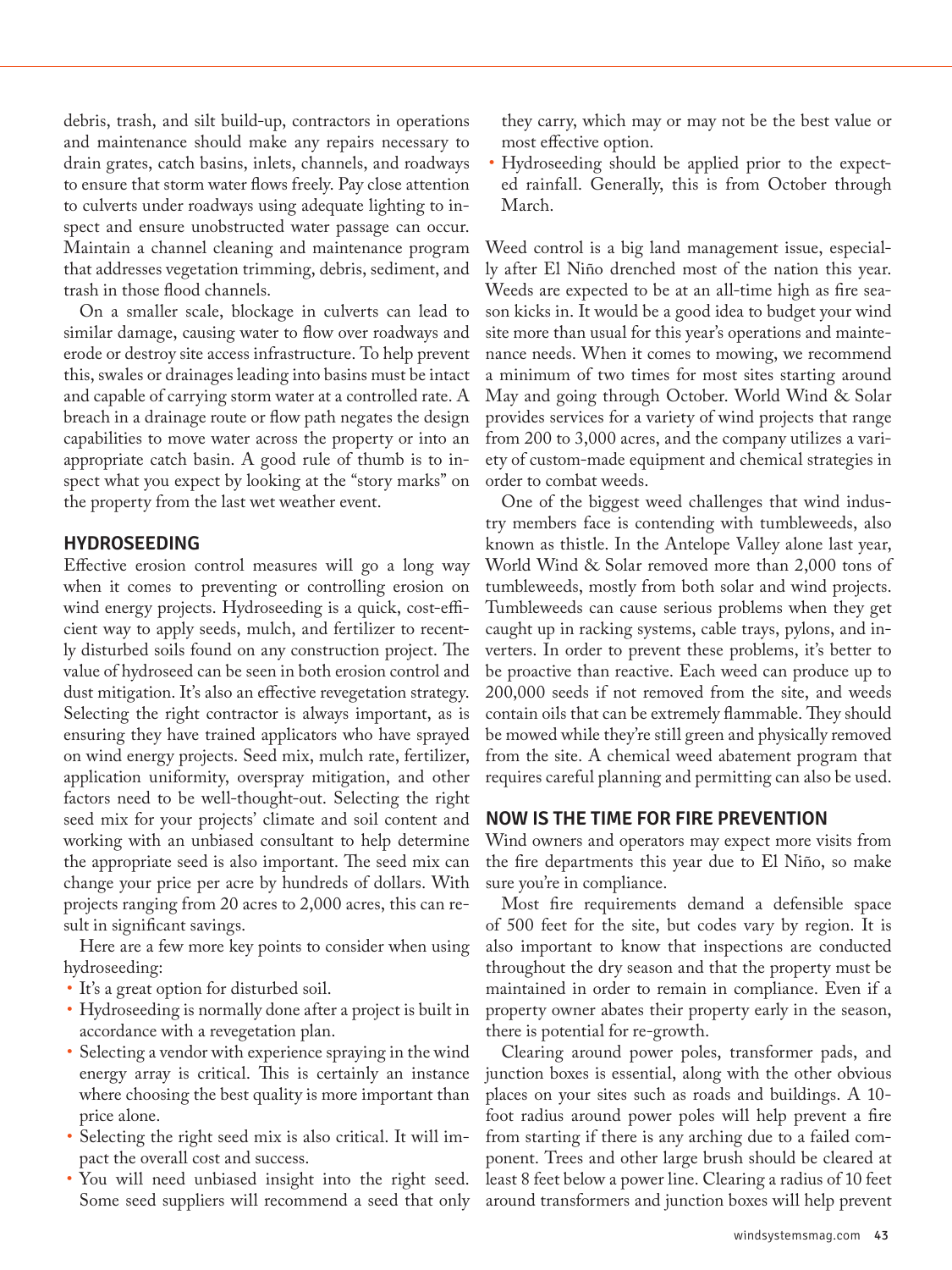a fire from starting if the component has a major failure that causes sparks.

Maintaining your roads will also help as a fire break if a large brush fire breaks out. Most roads in highrisk fire areas are left at 20 feet wide after a project has been constructed, allowing for access and to serve as a fire break.

Mowing weeds can be a fire risk, so it is imperative that it be done safely. One small spark from a mower blade hitting a rock can result in a big fire. Given the high-dollar assets that are at stake on wind farms, it would be wise to hire licensed professionals with proven track records, especially given the chemical and mechanical weed abatement strategies used.

#### **MORE TIPS**

In addition to site-preparation steps such as hydroseeding and weed abatement, here are some additional preparation steps to include in your plan:

- Roadways that provide critical site access should be constructed above grade and of a road-base type material. To maintain or prepare nonpaved roads for wet conditions, soil stabilizers can be added periodically to bind the base material, preventing wet weather deterioration, which also helps to minimize dust in the dryer months.
- Fencing can restrict water flow as floating debris builds up, creating a beaver dam effect. Look for areas where water flow passes under fencing and remove any accumulated debris.
- Develop a checklist to inspect all electrical equipment enclosures to ensure cabinets and doors are closed and secured with a proper weather seal.
- Inspect conduit openings to ensure they are weather-tight. In some applications, high-quality expanding foam or UV-resistant RTV can aid in filling gaps or addressing areas of concern.



Lastly, facilities must review the regulatory requirements as dictated by their site-specific storm water pollution prevention plan (SWPPP) to gain a detailed understanding of expectations for water retention and pass-through by sampling frequencies and testing and recording retention. With this knowledge, the next step is to create a standard operating procedure (SOP) for wet weather events and develop personnel training so that adherence to the SOP becomes a procedure that is driven companywide. Implementing this allows contractors in operations and maintenance time to set up vendor support agreements to assist if the water intrusion is more evasive than the site and staff can effectively manage.

#### **CONCLUSION**

Given all of the potential devastating effects from erosion, wind professionals should take every necessary step to minimize damage and protect their projects. The past decade of droughts and catastrophic wildfires have left parched landscapes that are ill-pre-



**An example of a tumbleweed on a construction site.**

pared, so site assessments and maintenance practices are particularly critical. Many wind energy projects are built in mountain passes where mudslides are a looming danger, while others are built on or around dry lakebeds where land is inherently flat and soil peculation is minimal. Either way, this typically means that even a minimal amount of rain can create maximum problems, and the preventative measures discussed in this article can save time and money.  $\lambda$ 

For more information, go to [www.worldwindsolar.com.](http://www.worldwindsolar.com)